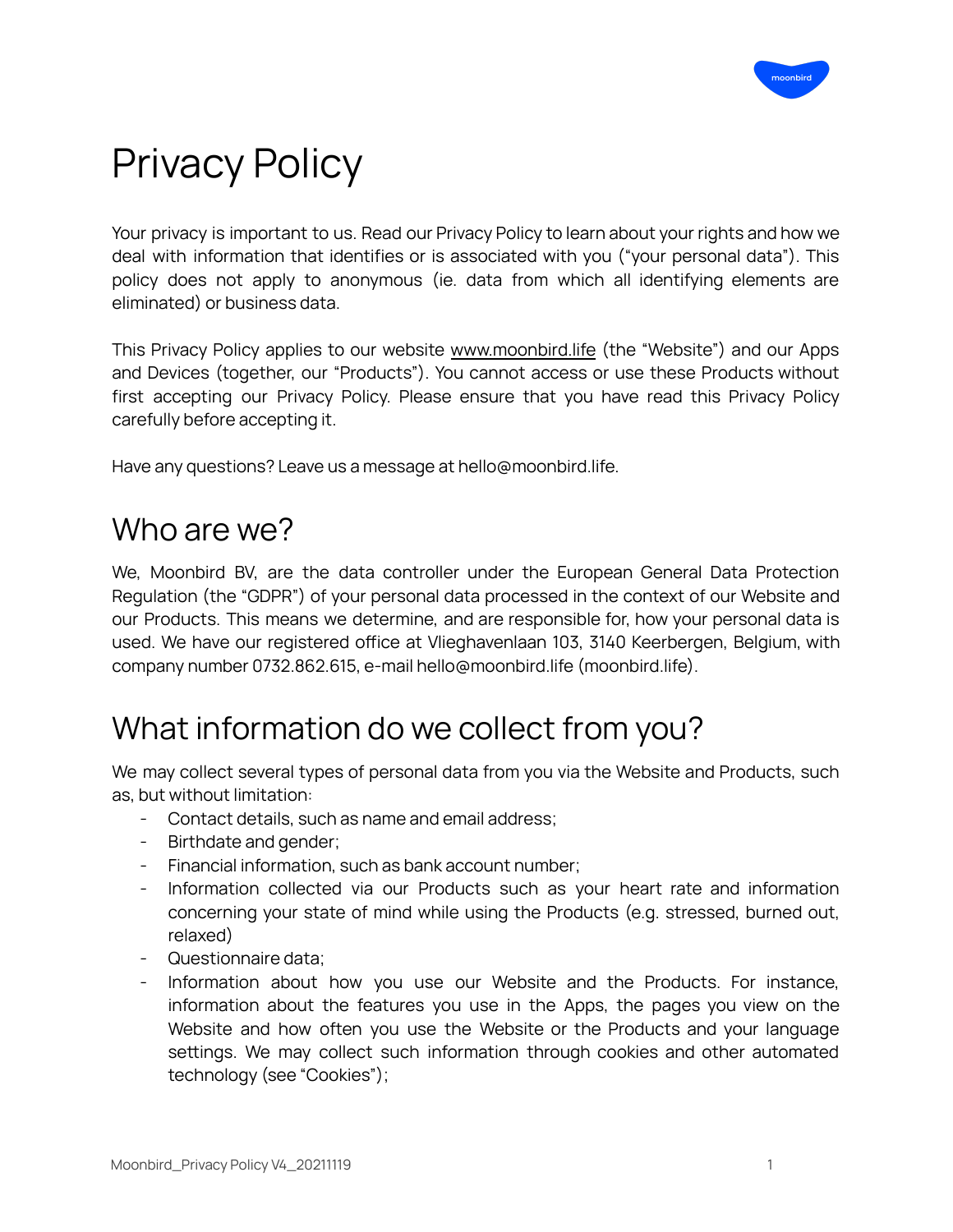

- Information about the device you use to access the Website and the Apps. For instance, your IP address, operating system version, device identifier, device type, model and manufacturer.
- Information in helpdesk enquiries;
- Employment data when you apply for a position with us, such as working experience and education.

## What do we expect from you?

We expect that you only communicate personal data about yourself to us. If you also communicate personal data about other people to us, then you must ensure that you are entitled to do so.

We also expect that the personal data that you communicate to us is correct and that, if specific data changes, you promptly inform us of this change.

At the same time, we also ask you to protect your privacy and security by, for example not allowing others to use your personal account and/or login details. You are responsible for safeguarding such authentication information and to immediately notify us in case of unauthorized use.

### Why do we process your personal data?

We may process your personal data for the following purposes:

- To ensure that the content from our Website and our Apps is presented in the most effective manner for you and for your computer or device;
- To administer our Website and our Apps and for internal operations, including troubleshooting, data analysis, testing, research, statistical and survey purposes;
- To improve our Website and our Apps to ensure that content is presented in the most effective manner for you and for your computer or device;
- To carry out our obligations arising from any Agreement entered into between you and us and to provide you with the Products and Services that you request from us;
- To answer and manage your requests (e.g. request for information, subscription to our newsletter, submit reviews, file a complaint in relation to our Products and Services), which you submitted to us (e.g. by filling in a form on our Website, by sending us a letter or an e-mail, or by telephone).
- To inform you about our products and services which we feel may interest you (e.g. by sending you marketing messages).
- To follow up on your purchase of our Products and Services (e.g. by asking for your feedback on our Products and Services);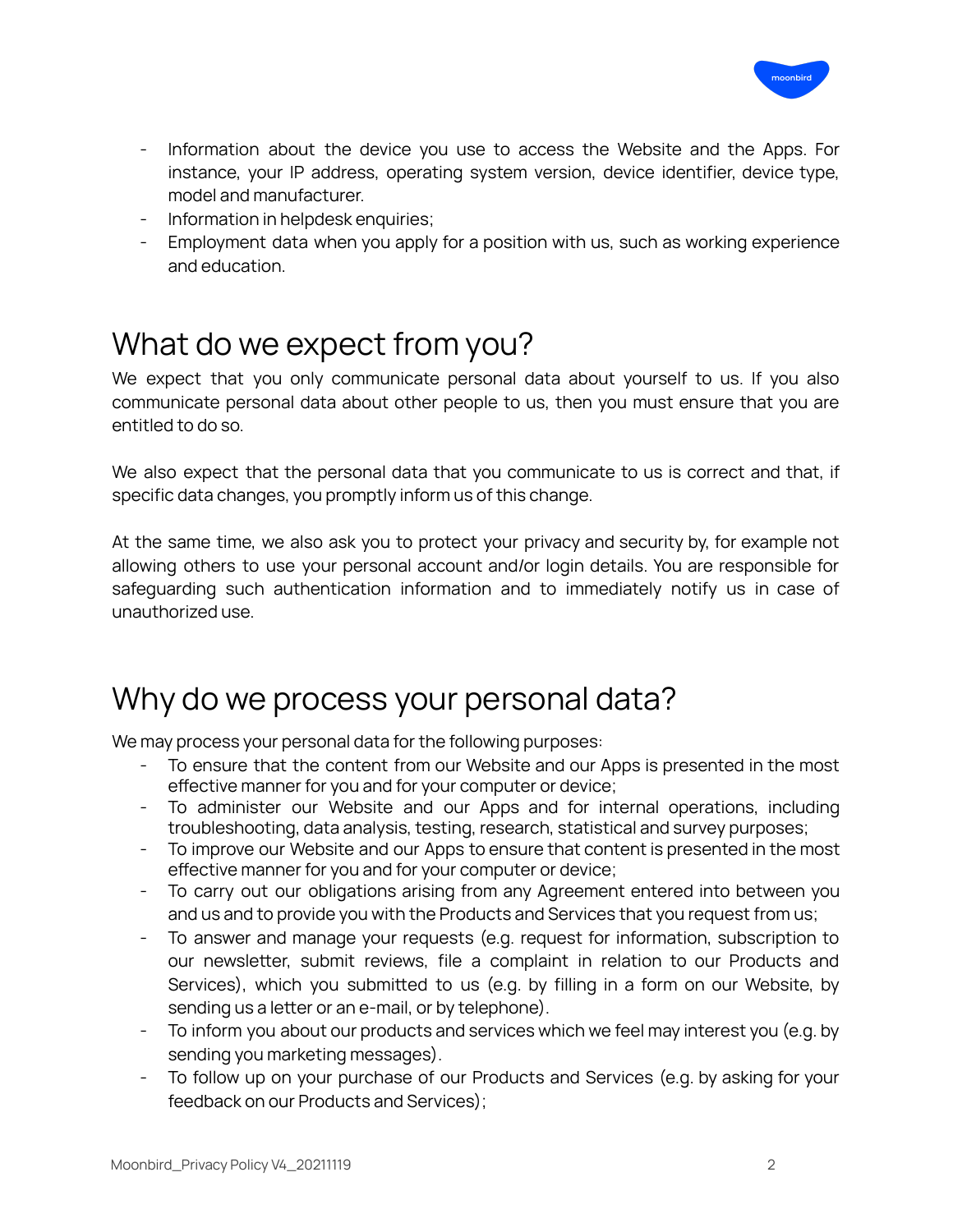

- To improve our Products and Services, by analysing pseudonymized data (i.e. personal data from which all directly identifying elements are replaced by a code);
- To manage our legal obligations and any disputes or claims (e.g. prevention/detection/sanctioning of unlawful activities and/or abuse of our resources, defense of legal claims);
- To manage the job application process you initiated, allowing us to get to know you and make an informed decision (e.g. analyze your CV and compare it with our requirements), and to be able to contact you for other suitable positions;
- To measure or understand the effectiveness of advertising we deliver to you and others, and to deliver relevant advertising to you.

# Legal bases for processing

The provision of your personal data may be necessary for:

- The performance of a contract to which you are a party (e.g. your purchase contract) or in order to take pre-contractual steps at your request (e.g. in the context of a request for information);
- Compliance with a legal obligation applicable to us (e.g. with regard to invoicing);
- The legitimate interests pursued by us (or a data recipient) provided that these interests prevail over your fundamental rights and freedoms (e.g. pseudonymised data processed for research purposes, your email address for direct marketing purposes if you are a customer from us);
- In some cases, we will ask for your free, prior and informed consent before processing some of your personal data (e.g. your email address for direct marketing purposes if you are not yet a customer from us, employment data when you apply for a position with us).

We do not subject you to decisions based exclusively on automated processing that produce legal effects concerning you or similarly significantly affect you.

The provision of some of your personal data (e.g. your name, address, contact data, bank account, etc.) is in some cases a condition to the conclusion of the Agreement with us, necessary for us to be able to provide you with all the functionalities of our Products and Services or may be necessary for us to comply with our legal obligations. The possible consequences of not providing your personal data could include our inability to meet our obligations under the Agreement (e.g. the delivery of our products to you), our inability to provide you with all the available functionalities or a breach by us of one or more obligations under applicable laws (e.g. laws on accounting).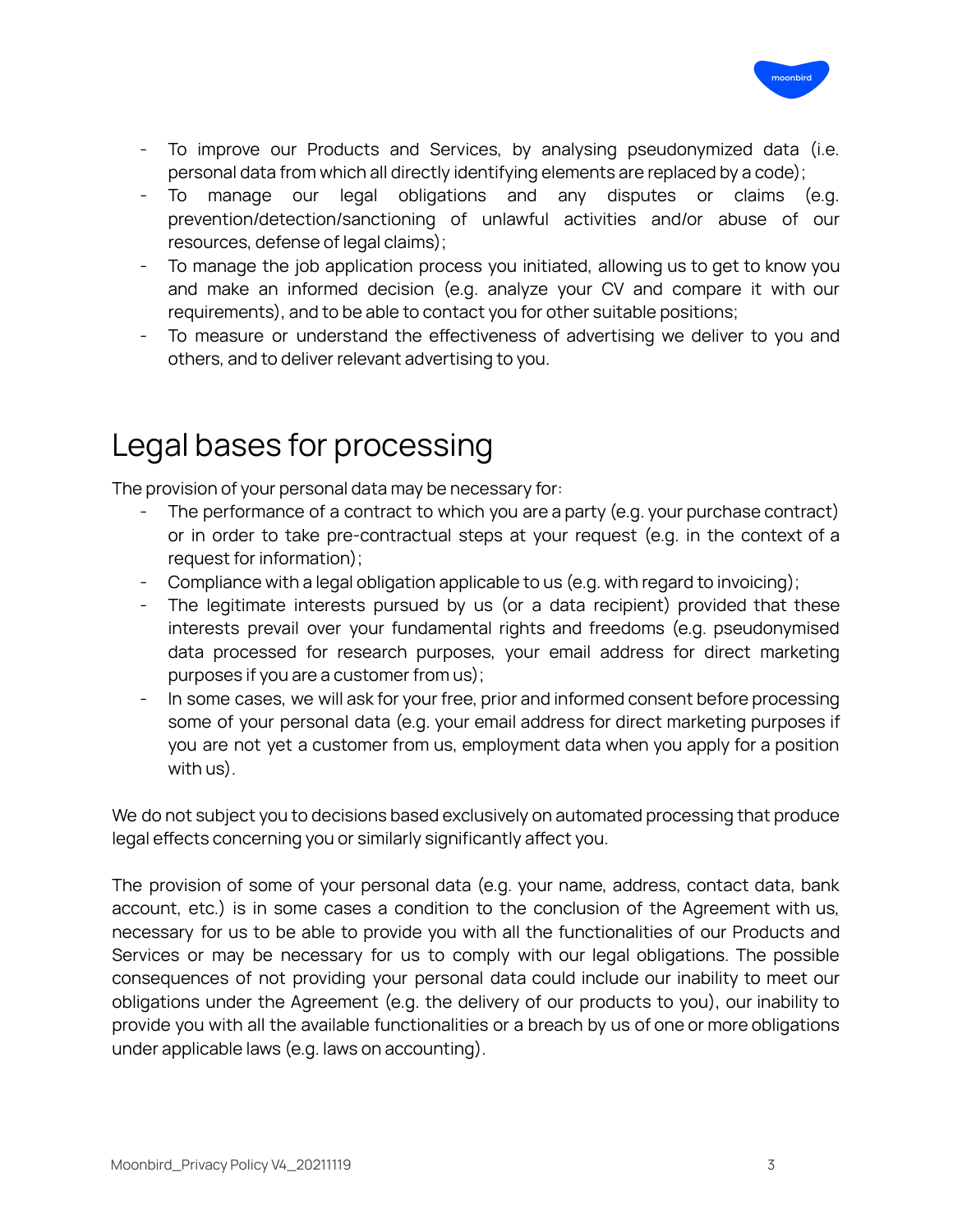

## With whom do we share your personal data?

We may transfer (some) of your personal data to, for example, but without limitation:

- Providers of marketing related services and solutions;
- Providers of IT related services and solutions;
- Our professional advisors (e.g. legal counsel, business consultants);
- Providers of CRM related services and solutions;
- Providers of bookkeeping related services and solutions;
- Third parties in the context of a potential business transaction;
- The police or judicial authorities at their request if they are entitled to request the personal data;
- Providers of online payment services;
- Academic partners;
- Analytics and search engine providers that assist us in the improvement and optimisation of our Website (e.g. Google).

Other than as set out above, we may also share statistics and insights developed by us from your personal data. These statistics and insights are derived from anonymised and aggregated information, such that it would not be possible to identify you (directly or indirectly) or even single you out from this information.

We will also disclose your information to third parties:

- In the event that we sell or buy any business or assets, in which case we may disclose your information to the prospective seller or buyer of such business or assets;
- If Moonbird or substantially all of its assets are acquired by a third party, in which case information held by it about its customers may be one of the transferred assets;
- If we are under a duty to disclose or share your information in order to comply with any legal obligation or to protect the rights, property, or safety of Moonbird, our customers, or others. This includes exchanging information with public authorities (including judicial and police authorities) in the event of, for example, a cyber security incident;
- If that is appropriate to achieve any of the purposes set out in this Privacy Policy.

# Can my data be transferred outside the European Union?

We may transfer your personal data to countries outside the European Union, including the United States. Each transfer will be based on appropriate safeguards, such as an adequacy decision under Article 45 of the GDPR and/or standard data protection clauses as approved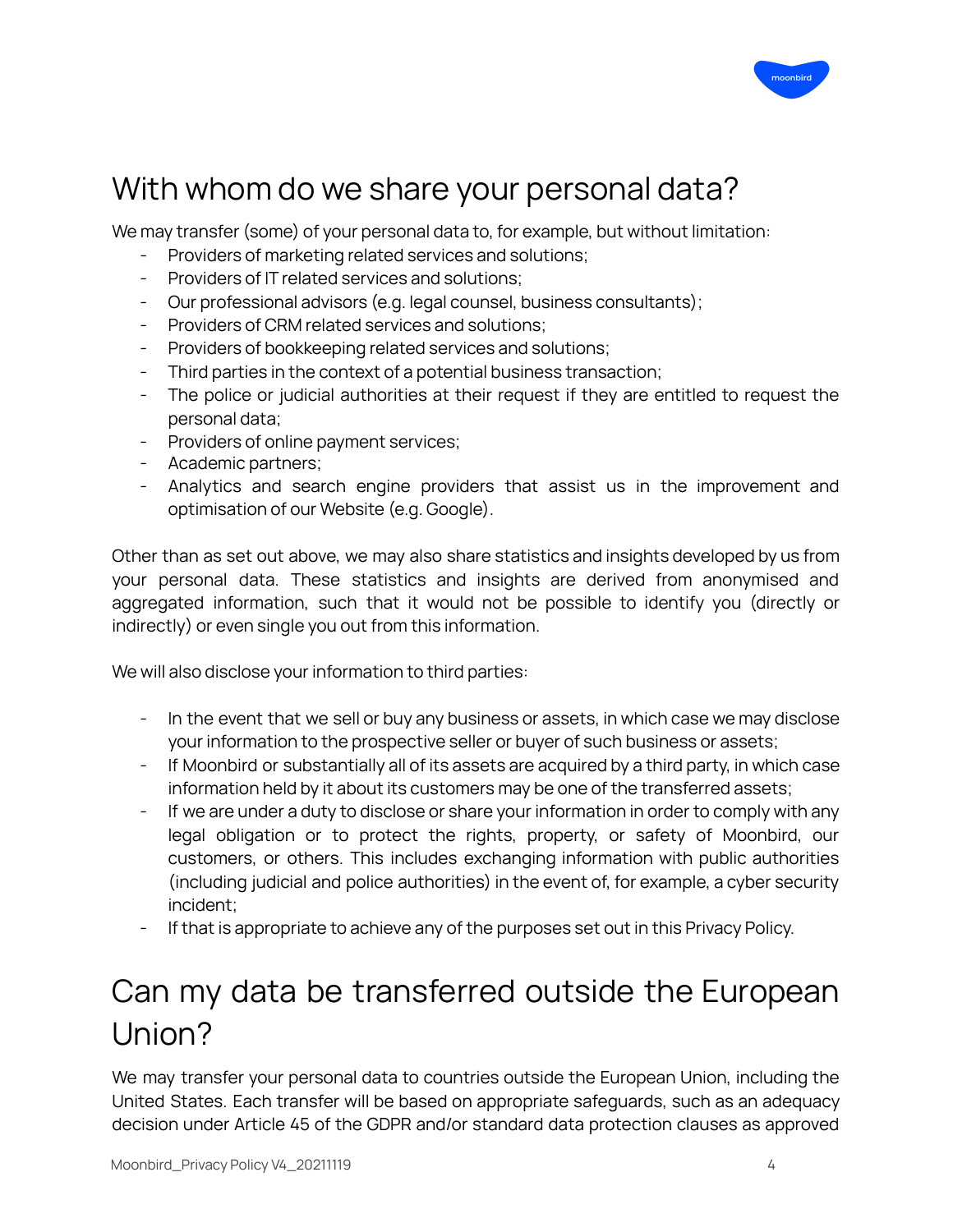

by the European Commission under Article 46.2 of the GDPR. If you wish to enquire further about these safeguards used, contact us via hello@moonbird.life.

# How long will we store your personal data?

We will store the personal data we collect about you for no longer than necessary for the purposes set out above, and in accordance with our legal obligations and legitimate business interests. This means, in general, that we will retain your personal data at least for as long as you are in contact with us (e.g. as long as you use our Products and Services, subscribe to our newsletter etc.). We may need to retain your personal data for longer if the processing purposes or the law requires us to do so.

We use the following criteria to determine the retention periods of personal data according to the context and purposes of each processing operation:

- The time elapsed since the end of your commercial relationship with us;
- The sensitivity of personal data;
- Security reasons (for example, the security of our information security systems);
- Any current or potential dispute or litigation (for example, a litigation involving the sale of a product to you);
- Any legal or regulatory obligation to retain or delete personal data (for example, a retention obligation imposed by an accounting or tax).

Personal data collected during the job application process is deleted immediately after the end of the recruitment process, unless if you consent to us contacting you for other suitable positions. In that case, we will keep your personal data for 6 months after the end of the recruitment process.

## What are your rights?

You can contact us to exercise the following rights, in accordance with the conditions laid down in the applicable legislation:

#### **Right to access**

You have the right to request access to the personal data which we hold or process about you. If you ask us, we will provide you with information about the personal data that are being processed, the purpose of the processing, the source of those personal data and to whom we share these personal data.

#### **Right to rectification and erasure**

You have the right to request us, free of charge, to correct, erase or block any inaccuracies in your personal data if such personal data would be incomplete, inaccurate or processed unlawfully.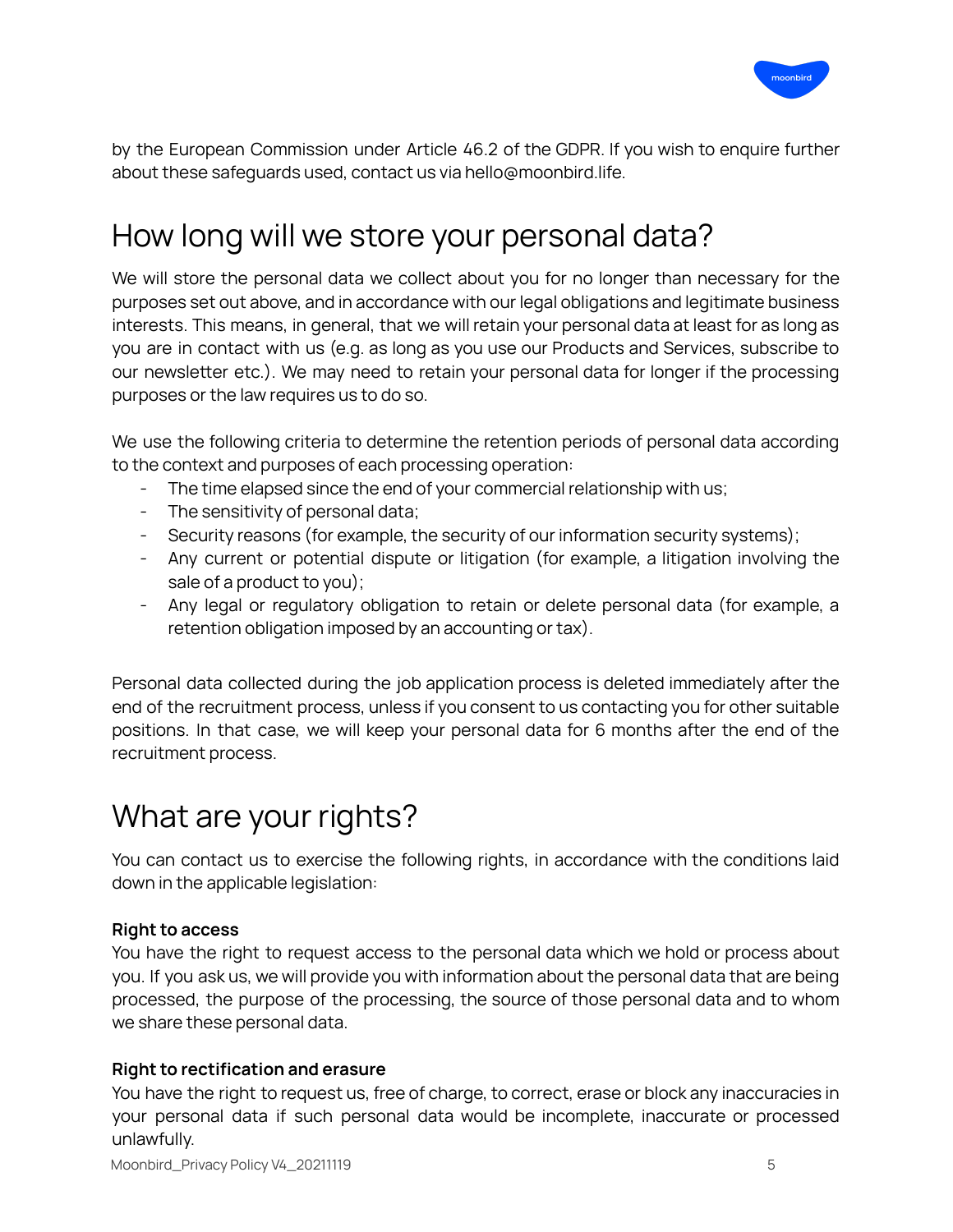

#### **Right to restrict processing**

You have the right, in some circumstances, to require us to limit the purposes for which we process your personal data if the continued processing of the personal data in this way is not justified, such as where the accuracy of the personal data is contested by you.

#### **Right to data portability**

You have the right, in certain circumstances, to receive a copy of the personal data you have provided to us in a structured, commonly used, machine-readable format that supports re-use, or to request the transfer of your personal data to another person.

#### **Right to object**

You also have the right to object to any processing based on our legitimate interests where there are grounds relating to your particular situation. There may be compelling reasons for continuing to process your personal data, and we will assess and inform you if that is the case. You can object to marketing activities for any reason.

#### **Rights in relation to automated decision making and profiling**

You have the right to request us not to be subject to a decision based solely on automated processing, including profiling, which produces legal effects concerning you or similarly significantly affects you.

#### **Right to withdraw consent**

If our processing of your personal data is based specifically on your consent, you have the right to withdraw that consent at any time. This includes your right to withdraw consent to our use of your personal data for direct marketing purposes.

You may exercise some of these rights, review and edit some of the personal data you have submitted to us through the settings in your personal account in the Apps (in case you have such a personal account).

Further, you can also contact us via hello@moonbird.life.

Due to the confidential nature of data processing we may ask you to provide proof of identity when exercising the above rights.

We will seek to respond to any request relating to your rights within one month of receipt of such request. Where, given the complexity of the claim or the number of requests received, the above deadline cannot be met, we will inform you of the extended deadline in which we will respond to your request. Such extension may not be more than two months from the date on which we notify you that an extension is required.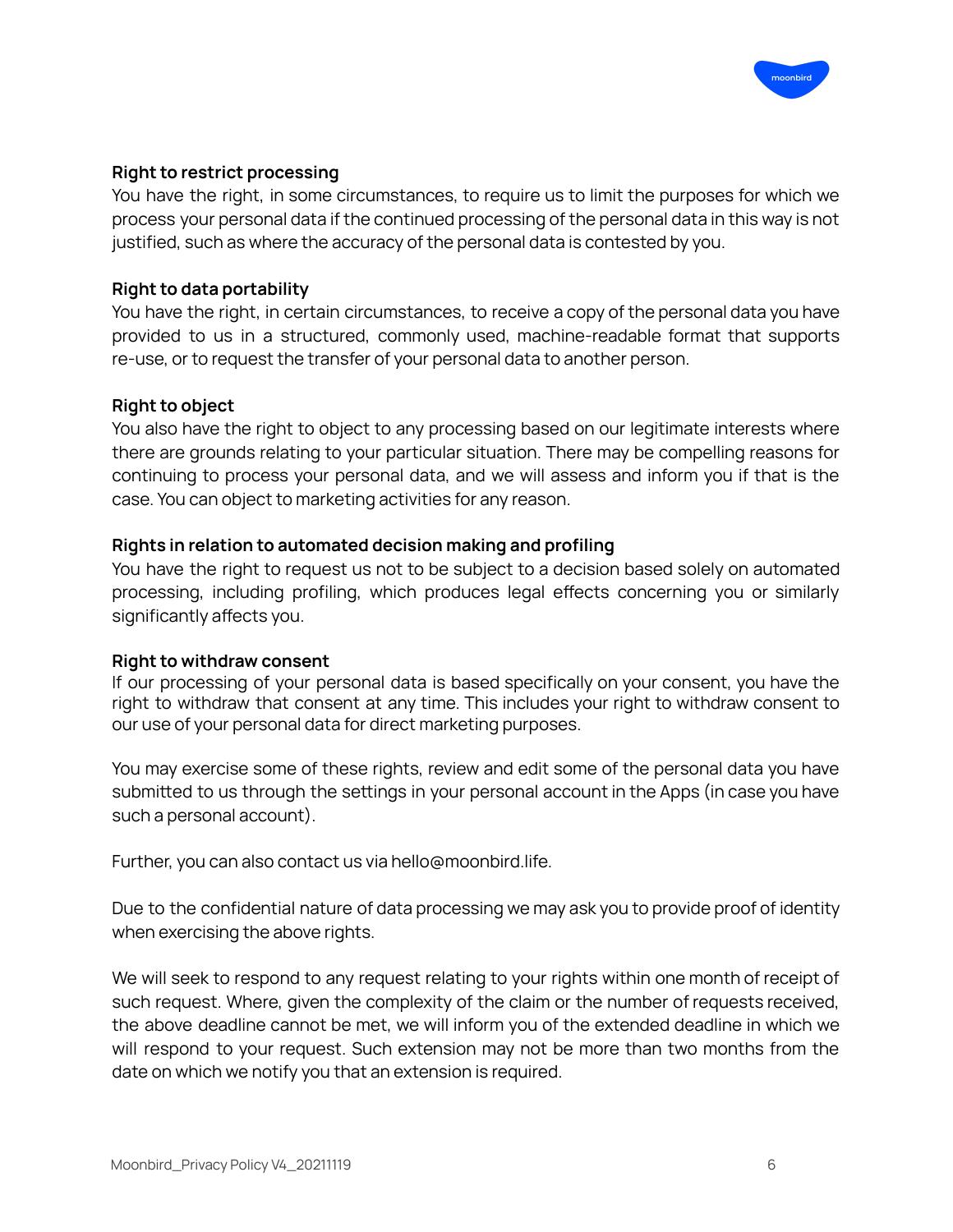

# Cookies

When visiting our Website, we may process your personal data by automated means, such as cookies and similar technologies.

A cookie is a text file that is placed by the server of the Website on your computer or on your mobile device when you consult our Website. The cookie contains a unique code that allows recognizing your browser during the visit of the Website (a so-called "session cookie") or later repeated visits (a so-called "persistent cookie").

We use cookies to ensure you get the best experience on our Website, increase security, identify and resolve issues and for marketing purposes.

Cookies can be placed by the server of the Website or by partners this Website collaborates with. The server of the Website can only read the cookies it has placed. That server has no access to other information on your computer or mobile device.

The personal data can include IP address, browser characteristics, device characteristics, operating system version, information on actions taken on our Products and Services (such as usage, activity logs and click-throughs), and dates and times of visits. Log data is deleted on a regular basis.

We use the following types of cookies:

- Strictly necessary cookies: cookies that are essential in order to enable you to move around our Website and use its features (e.g. cookietest and csrftoken);
- Analytical / performance cookies : cookies that collect information about how you use our Website, for example which web pages/features you go to most often. These cookies allow us to improve how the Website works (e.g. \_ga and \_gid);
- Functionality cookies: cookies that allow the Website to remember choices you make (such as your user name, language or the region you are in) and provide enhanced, more personal or customized features (e.g. lang);
- Targeting or advertising cookies: cookies that are used to deliver advertisements that are more relevant to you and your interests, based on an analysis of your browsing  $(e.g. \_ tld \_ and ajs\_group_id);$
- Content sharing cookies: cookies that are offered by social networks for content sharing (e.g. bcookie and bscookie).

If you do not want cookies to be stored on your device, you can customize your browser settings so that cookies are rejected by default. You can also delete already posted cookies using your browser settings. By way of example, the below hyperlinks provide further Moonbird\_Privacy Policy V4\_20211119 7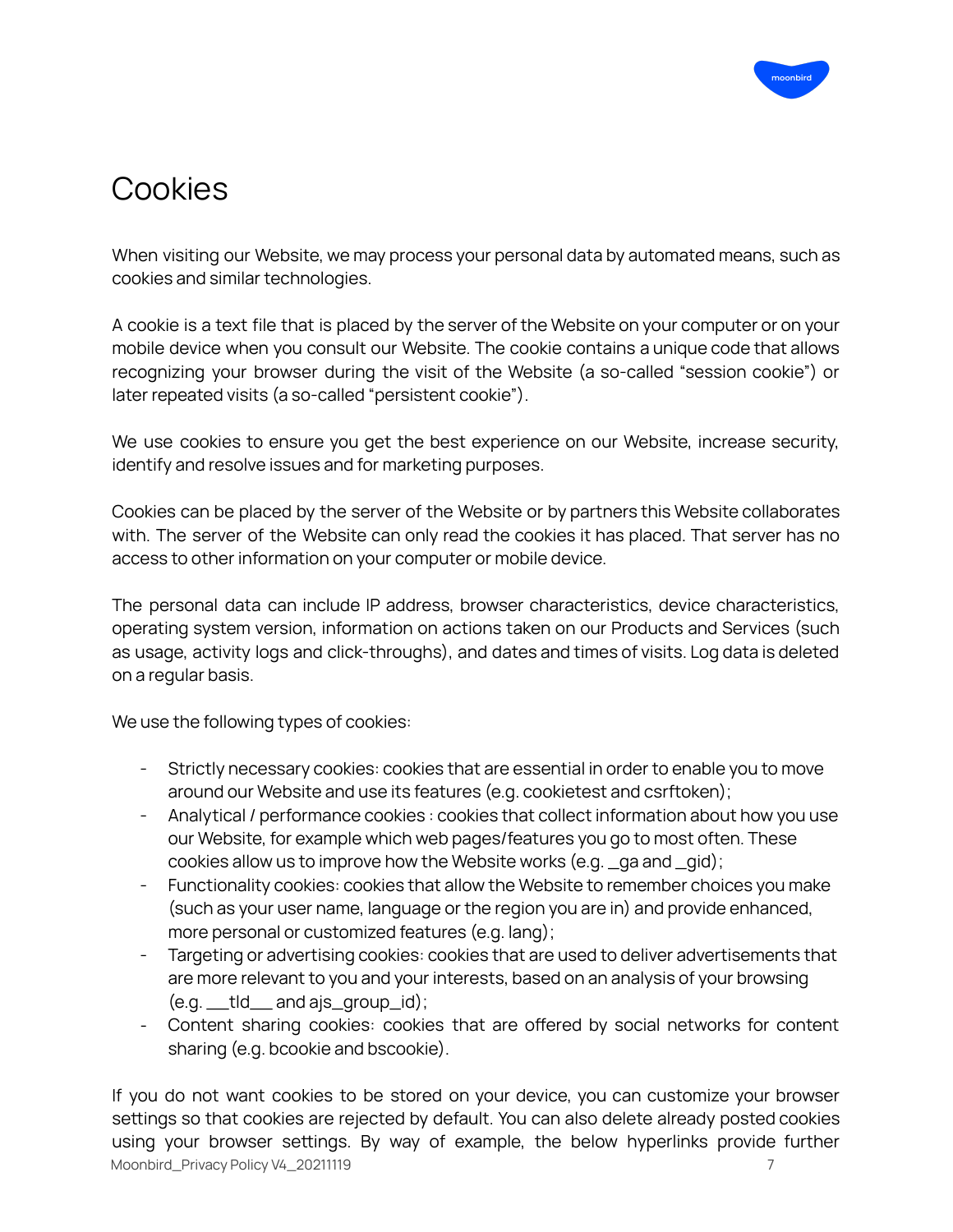

guidance on how to disable the use of cookies on certain browsers, and/or on how to delete cookies:

- Chrome: <https://support.google.com/chrome/answer/95647?hl=en>;
- Internet Explorer:
- <http://windows.microsoft.com/en-US/windows-vista/Block-or-allow-cookies>
- Mozilla Firefox: https://support.mozilla.org/en-US/kb/delete-cookies-remove-info-websites-stored;

Your device may also offer you control over the use of cookies or other technologies when you use our Products and Services. You can find out further information on cookies and how to manage them on [http://www.youronlinechoices.com.](http://www.youronlinechoices.com/)

We also use Google Analytics within our Services. For more information on how Google may use personal data about you, see [www.google.com/policies/privacy/partners/](http://www.google.com/policies/privacy/partners/) for more information.

By continuing to visit our Website, you consent to the placement of cookies and other automated means in your browser and device in accordance with this Privacy Policy. It may be that by refusing certain cookies, some parts of our Website may not work or may not work optimally.

## **Security**

We implement appropriate technical and organisational measures to protect your personal data against accidental or unlawful destruction, loss, change or damage. All personal data we collect will be stored on secure servers. We will never send you unsolicited emails or contact you by phone requesting your account ID, password, credit or debit card information or national identification numbers.

# Third Party websites or applications

Our Products and Services may contain links to and from third party websites, including those of our partner networks, advertisers, partner merchants, news publications, and retailers. If you follow a link to any of these websites, please note that these websites have their own privacy policies. We do not in any way review or endorse the privacy practices of such Third Parties, and thus we do not accept any responsibility or liability for their policies. Please check the individual policies before you submit any information to those websites.